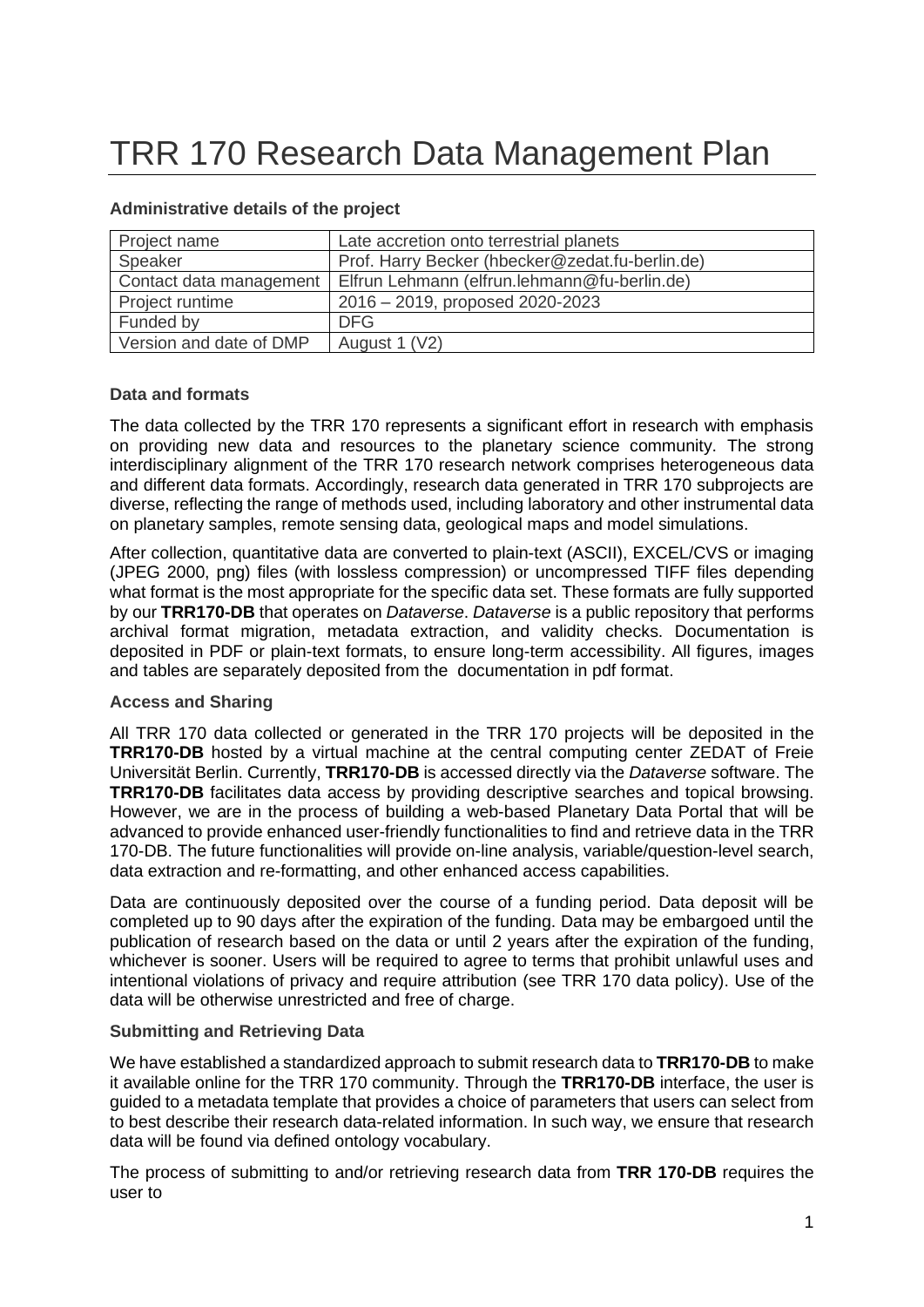- (1)comply with the TRR 170 policy on research data. This policy informs users on requested quality, storage, accessibility, security and long-term sustainability of TRR 170 research data;
- (2)fill in a request form if the user wishes to obtain research data generated in TRR 170;
- (3)read and acknowledge a contract form for liability reasons; and
- (4)if the researcher wishes to provide feedback on the retrieval process s/he fills in a comment form. In this form the researcher comments on how user-friendly the retrieval process is and whether information in the data is sufficient for trustworthy use, such as the methodologies used to generate the data, etc. In this form, data users do not evaluate their downloaded data. Data are evaluated in a published peer-reviewed scientific paper. We collect and store this paper in TRR170-DB as part of the data information available to all users.

All forms are available at https://www.trr170-lateaccretion.de/trr170-db-information.

### **Documentation, Metadata and Bibliographic Information**

We will create documentation detailing the sources of all data in sufficient detail to enable other researchers to replicate them from original sources. Descriptive metadata for each dataset includes a title, author, description, descriptive keywords, and file descriptions. We include bibliographic information for each dataset based on that data.

For data entries, **TRR170-DB** provides standard-compliant metadata ('templating') for consistency of information across datasets. In the last quarter of 2019, the **TRR170-DB** repository will be associated with *DataCite* to automatically generate persistent identifiers for datasets. **TRR170-DB** facilitates open distribution of metadata with a variety of standard formats (Data Cite, DDI, Dublin Core, VO Resource) and protocols (OAI-PMH, SWORD).

**TRR170-DB** metadata also ensure that metadata in the database can be mapped easily to domain-specific metadata schemas of other repositories and be exported into JSON (Java Script Object Notation) format to exchange data for preservation and interoperability. **TRR170- DB** supports metadata formats for citation and geospatial metadata (DataCite, DDI, Codebook, Dublin Core) and also for astronomy and astrophysics metadata (VO) that can be mapped/exported to the International Virtual Observatory Alliance (IVOA). However, **TRR170- DB** also offers the option to adjust existing metadata templates to any other metadata standard.

# **Storage, backup, replication**

We host the RDM system on a virtual machine (VM) at FU Berlin's central computing center ZEDAT. The VM emulates the most current Debian Linux 64 Bit version. Fast data access and handling are ensured by 3 GB RAM and 2 processors. **TRR170-DB** uses two hard drives. The root partition (hard drive 1, 64GB) stores all metadata information. The second partition uses a 2 TB hard drive to store research data and all related information. Data archiving capacities can easily be extended if necessary.

For all published papers we deposit replication datasets. Since **TRR170-DB** is run on *Dataverse* we use an integrated functionality that allows that this type of data is easy to find for researchers who want to reuse and to verify a study without having to contact the study's author.

The *Dataverse* software provides automatic version (revision) control over all deposited materials and no versions of deposited material are destroyed except where such destruction is legally required. All systems providing on-line storage for the *Dataverse* are contained in a physically secured facility of ZEDAT that is continually monitored. System backups are made on a daily basis.

#### **Security**